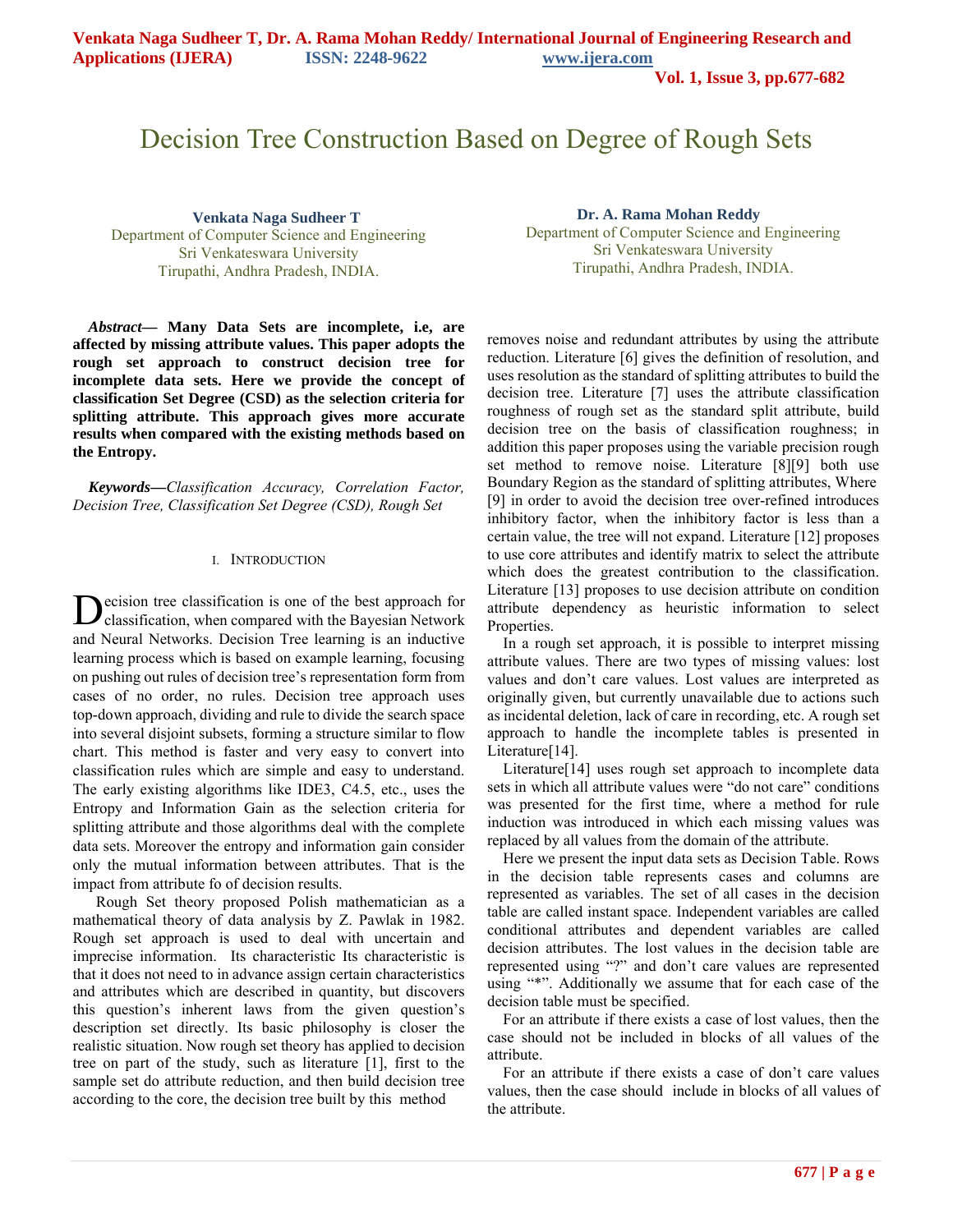# **Venkata Naga Sudheer T, Dr. A. Rama Mohan Reddy/ International Journal of Engineering Research and Applications (IJERA) ISSN: 2248-9622 www.ijera.com**

**Vol. 1, Issue 3, pp.677-682**

This paper proposes to use the degree of rough classification to build decision tree. Decision tree based on the degree of rough classification takes the attribute classification accuracy and decision attribute on condition attribute dependency as the standard of splitting attribute. The greater the degree of rough classification of the attribute, the more determining factors are included in the attribute and the greater dependency between the attribute and the decision attribute. After the analysis of many examples, in the process of splitting attribute, the attribute classification accuracy selected by decision tree algorithm based on the degree of rough classification precedes the attribute with maximum information gain selected by ID3 algorithm. Compared with the ID3 algorithm through experiments, under the situation of a slight increase in the number of generated rules, the accuracy has been significantly improved and stable.

## II. ROUGH SET THEORY

Information system *S*=  $\{U, A, V, f\}$ , Where

*U*: Finite set of objects

*A*: Finite set of attributes  $A = C \cup D$ 

*C*: Subset of condition attributes

*D*: Subset of decision attributes

*V*: Range of the attribute

*F*:  $U \times A \rightarrow V$  is generic function, such that for every  $Xi \in U$ ,  $q \in A$ , there is  $f(X_i, q) \in Vq$ 

In information  $S = \{U, A, V, f\}$ , let  $X \subset U$  is a subset of individual whole domain, a subset of attributes  $P \subseteq A$ , then:

Lower approximation of *X* :  $\Box PX = \{Y \in U/P: Y \subseteq X\}$ 

Upper approximation of *X* :  $P X = \{ Y \in U / P : Y \cap X \neq \emptyset \}$ 

Boundary region of *X* : *Bnd<sub>P</sub>*(*X*)=  $\Box PX$  -  $\Box PX$ 

*PX* is the set of items which are inevitably classified on  $X \subset U$ . According to the subset of attribute *P*, all the items in *U* which are inevitably classified to the set *X*, i.e. the greatest definable set included in *X*.

 *PX* is the set of items which are probably classified on *U*. According to the subset of attribute *P*, all the items in *U* which are inevitably and probably classified to the set *X*, i.e. the least definable set included in *X*.

 $Bnd_P(X)$  is the set of items which are neither classified on  $X \subset U$ , nor on *U-X*. The bigger the set *X* 's *Bnd<sub>P</sub>*(*X*),the smaller the degree of certainty is.

 The positive region about the subset of attributes *P* to decision attribute *D* is:

 $POS_{P}(D)=\cup\{\Box PX:X\in U/D\}$ 

 *POSP*(*D*) represents the set constituted by the items which are inevitably classified to the set *X* on *U* according to the subset of attributes *P* .

Approximation accuracy of *X* on *S* is:

$$
\mu_P(X) = \frac{\mu_P(X)}{\mu_P(X)} = \frac{\alpha \text{rd}(PX)}{\alpha \text{rd}(PX)} = \frac{\alpha \text{rd}(PX)}{\alpha \text{rd}(B \text{rd}_P(X)) + \alpha \text{rd}(PX)}
$$

Where *Card* is the cardinal of a set

Approximation accuracy reflects the accuracy about the attribute *P* to the classification of the set *X* . For an attribute, it is the rate about determined number of samples in positive region to the sum of samples in positive region and boundary region.

Degree of correlation (also degree of dependence) between the subset of condition attributes  $P \subset C$  and decision attribute *D* is:

$$
K(P, D) = \frac{card(POS_{P}(D))}{card(U)}
$$

Where,  $0 \le K(P,D) \le 1$ ,  $K(P,D)$ ,  $K(P,D)$  is the degree of correlation between the subset of attributes *P* and decision attribute *D*.

> If $K(P,D) = 1$ , then *D* totally dependent on *P*; If0 $\lt K(P,D) \lt 1$ , then *D* partially dependent on *P*; If $K(P,D) = 0$ , then *D* completely independent on *P*.

# III. AN ALGORITHM FOR DECISION TREE CONSTRUCTION BASED ON DEGREE OF ROUGH SETS

*A. Algorithm theory*

Information system *S*=  $\{U, A, V, f\}$ ,

Where U is the finite set of objects and is divided into a finite set of samples X1,X2 ……..Xm, such that Xi $\subseteq$ U, Xi $\neq \emptyset$ , Xi $\cap$ Xj= $\emptyset$  (i $\neq$ j),  $i,j=1,2,...m,$ 

$$
\bigcup_{i=1}^{m} X_i = U
$$

 *A*: Finite set of attributes *AC U D C*: Subset of condition attributes *D*: Subset of decision attributes

An attribute  $p \in P \subseteq C$ , then the degree of rough classification is defined as:

$$
CSD(p, C, D) = K(P, D) * \sum_{i=1}^{m} \mu_P(X_i)
$$

Where  $\sum_{i=1}^{m} \mu_p(X_i)$  represents the sum of classification accuracy of the attribute P to every set of decision attributes.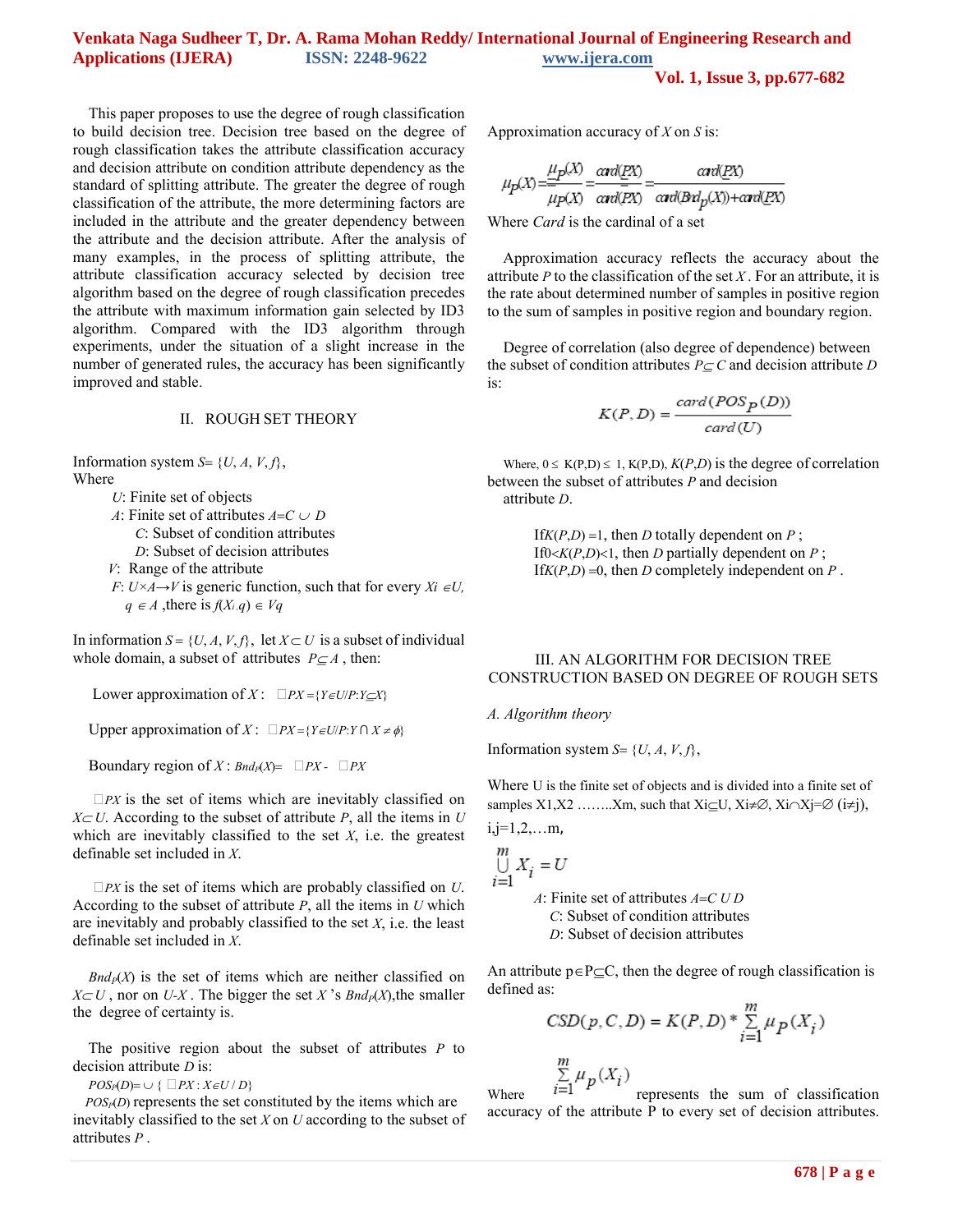# **Venkata Naga Sudheer T, Dr. A. Rama Mohan Reddy/ International Journal of Engineering Research and Applications (IJERA) ISSN: 2248-9622 www.ijera.com**

**Vol. 1, Issue 3, pp.677-682**

 $\mu_p(X_i)$  represents the classification accuracy of the set of sampl Xi.

 $\mathop{\rm The \ bigger}\limits^{\ell} \mu_p(X_i)_{\hbox{ is, i.e, }\frac{\mathop{\rm card}(PX_i)}{\mathop{\rm card}(\mathop{\rm End}\nolimits_p(X_i))+\mathop{\rm card}(PX_i)}}$ 

is bigger, the less uncertain factors *BndP(Xi)* brings and the result of correlation is better on contrary. The result of classification is not obvious.

K(P,D) represents the importance of the attribute P, the bigger K(P,D) is, the degree of correlation between the attributes set P and decision attribute D is grater. When the attributes set P has only the one attribute p, there is the following formula,

$$
k(P, D) = \frac{card(POS_{P}(D))}{card(U)} = \frac{card(\sum_{i=1}^{m} pX_{i})}{card(U)}
$$
 where i=1,2,...m.

Literature [6] proofs that there is compatibility relation between mutual information and *card*(*POSP*(*D*)), for an information system *S* , *card*(*U*) is unchanged. Therefore, there exists compatibility relation between *K*(*P*,*D*) and mutual information, i.e. *K*(*P*,*D*) could well reflect the dependence of attribute *p* on the decision attribute. When  $CSD(p, C, D) = 0$ , i.e.

$$
\sum_{i=1}^{m} \mu_p(Xi) = 0 \mu_p(Xi) = 0
$$

 $K(P,D) = 0$  or represents that the lower approximation of *Xi* on the attribute *p*  is null. The classification accuracy and lower approximation of the attribute are 0,then the classification contribution of the attribute to the samples is 0.

Synthesizing the above analysis, we use the Classification Set Degree  $CSD(p, C, D)$  as the standard of splitting attributes. This is to ensure efficient construction of decision trees, and he dependency between condition attributes and decision attributes.

# *B. Algorithm flow*

Calculate the  $CSD(p, C, D)$  of every attribute as the standard of splitting attributes, and select the attribute whose  $CSD(p, C, D)$  is maximum as the splitting attribute, i.e. take the attribute which has the greatest influence on the decision results and the higher classification accuracy as a splitting node.

 The procedure of the algorithm for decision tree construction based on degree of rough classification as following:

#### **Input:** *training samples, set of attributes*

## **Output:** *a decision tree*

- 1. Create node N
- 2. If Samples are in the same class C, return N as leaf node, marked by class C
- 3. If attribute list is null, return N as leaf node, marked by the most common class in Samples
- 4. Calculate lower and upper approximation of every attribute in attribute list. If lower approximation is null, then  $CSD(p, C, D) = 0$
- 5. Calculate degree of rough classification *CSD*(*p*,*C*,*D*) of every attribute attribute list. Select the attribute test attribute which has the biggest  $CSD(p, C, D)$  in attribute\_list
- 6. Mark node N as the splitting attribute test\_attribute
- 7. For every known value *a* in test\_attribute;
	- Grow a branch whose condition is test attribute= ai from the node N
	- Let si as the set which satisfies test attribute=ai in Samples
	- If si is null, add a leaf, use the most common class to mark.
	- Otherwise, add a node returned from Generate Decision Tree(Si,attribute list-test at tribute)
- 8. The procedure of constructing tree is a recursive
- 9. the terminal condition is:
	- All the samples of the given node belong to the same class(step 2)
	- No remaining attributes can further divided samples (step 3)
	- No samples satisfy test\_attribute =  $a$ (step 10)

The algorithm for decision tree construction is repeated until the terminal condition is encountered. The algorithm can be applied for both the precise and imprecise data sets. The Generate Decision Tree function is used to generate at each level of the splitting attribute.

*C. Example*

Table 1 is some part of mud logging explanation result data selected from oil exploration database, and choose one of the important conclusions of the 8 which affect interpretation conclusion to make up the set of condition attributes, a decision attribute, a set of training samples made up with 25 objects. Using the algorithm for decision tree construction based on degree of rough sets to construct decision tree, we have discrete values which are continuous values of the samples before the construction. The procedure of constructing decision tree as following:

Using the algorithm for decision tree construction based on degree of rough sets to construct decision tree. The set of samples classified by the decision attribute "Interpretation result":

 $XI = \{1, 4, 11, 13, 15, 16, 21, 22, 24, 25\}$ 

 $X2 = \{2, 3, 5, 6, 7, 8, 9, 10, 12, 14, 17, 18, 19, 20, 23, 26\}$ 

First, calculate lower approximation and upper approximation of every attribute  $pi \in C$  on the set of samples, then calculate

$$
\sum_{i=1}^m \mu_p(X_i)
$$

Approximation accuracy  $I=1$  and the correlation factor  $K(P,D)$  at the last get the  $CSD(p, C, D)$ .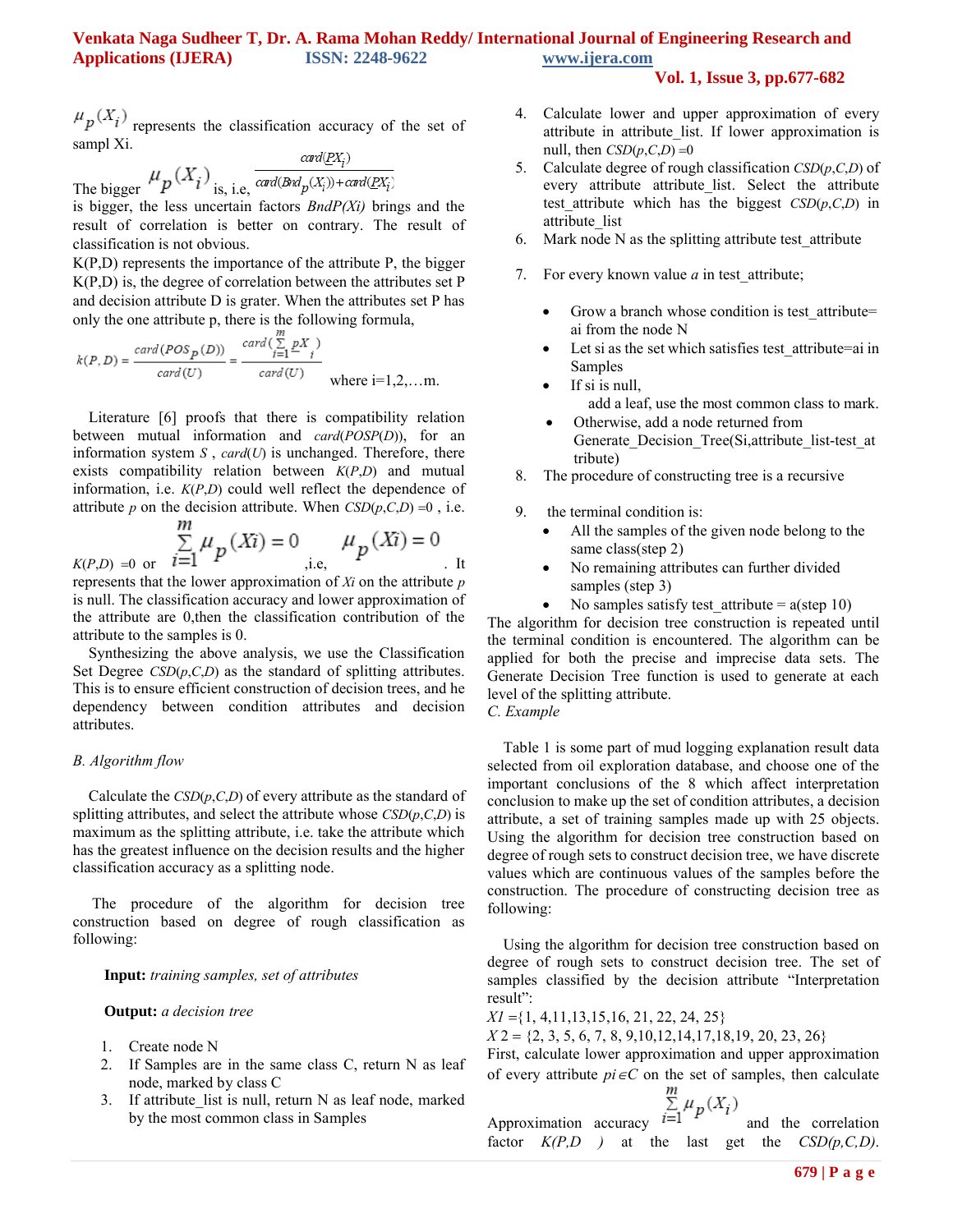**Vol. 1, Issue 3, pp.677-682**

# Table 1 INCOMPLETE DECISION TABLE

|                | <b>Conditional Attributes</b> |                                    |                                       |                                    |                                                         |                                             |                                                 |                    |                                 | <b>Decision</b><br><b>Attribute</b> |
|----------------|-------------------------------|------------------------------------|---------------------------------------|------------------------------------|---------------------------------------------------------|---------------------------------------------|-------------------------------------------------|--------------------|---------------------------------|-------------------------------------|
|                | <b>Noof</b><br>wells          | Depth of<br>top<br><b>Boundary</b> | Depth of<br><b>Bottom</b><br>boundary | <b>Base</b><br>value of<br>methane | <b>Base</b><br>value<br>$\boldsymbol{\theta}$<br>ethane | <b>Base</b><br>value<br>of<br><b>Butane</b> | <b>Base</b><br>value<br>of iso<br><b>butane</b> | methane<br>outlier | <b>Ethane</b><br><b>Outlier</b> |                                     |
|                |                               | PI                                 | P <sub>2</sub>                        | P <sub>3</sub>                     | P <sub>4</sub>                                          | P <sub>5</sub>                              | P6                                              | P7                 | P8                              |                                     |
| 1              | Fengshen10                    | 3622                               | $\gamma$                              | 10.26                              | 1.736                                                   | 0.226                                       | 0.8                                             | 87.18              | 4.34                            | Reservoir                           |
| $\overline{c}$ | Fengshen10                    | 3864                               | 3265                                  | 5.09                               | 0.815                                                   | 0.082                                       | 0.512                                           | 5.95               | 0.885                           | Dry Layer                           |
| 3              | Fengshen10                    | 3911                               | 3865                                  | 3.03                               | 0.458                                                   | 0.031                                       | 0.113                                           | 11.42              | 1.536                           | Dry Layer                           |
| 4              | Fengshen10                    | 3920                               | 3468                                  | 0.15                               | 0.034                                                   | 0.005                                       | 0.03                                            | 0.28               | 0.05                            | Reservoir                           |
| 5              | Fengshen10                    | $\ast$                             | 4138                                  | 10.63                              | 1.049                                                   | 0.248                                       | 0.182                                           | 16.57              | 1.657                           | Dry Layer                           |
| 6              | Fengshen10                    | 3957                               | 4028                                  | 14.79                              | 1.173                                                   | 0.081                                       | $\overline{0.3}$                                | 19.82              | 2.111                           | Dry Layer                           |
| 7              | Fengshen10                    | 4137                               | 3098                                  | 17.64                              | 1.509                                                   | 0.096                                       | 0.304                                           | 23.85              | 2.095                           | Dry Layer                           |
| 8              | Fengshen10                    | 4169                               | $\overline{?}$                        | 7.3                                | 0.975                                                   | 0.131                                       | 0.489                                           | 11.27              | 1.473                           | Dry Layer                           |
| 9              | Fengshen10                    | 4234                               | $\ast$                                | 8.21                               | 1.102                                                   | 0.158                                       | 0.564                                           | 10.48              | 1.165                           | Dry Layer                           |
| 10             | Fengshen10                    | 4265                               | 4268                                  | 7.52                               | 0.641                                                   | 0.158                                       | 0.711                                           | 8.31               | 0.883                           | Dry Layer                           |
| 11             | Fengshen6                     | 4269                               | 4275                                  | 0.75                               | 0.142                                                   | 0.036                                       | 0.099                                           | 1.76               | 0.389                           | Reservoir                           |
| 12             | Fengshen6                     | $\ast$                             | 4209                                  | 0.24                               | 0.048                                                   | 0.025                                       | 0.098                                           | 1.25               | 0.176                           | Dry Layer                           |
| 13             | Fengshen6                     | 3465                               | 4023                                  | 1.74                               | 0.185                                                   | 0.018                                       | 0.075                                           | 2.46               | 0.229                           | Reservoir                           |
| 14             | Fengshen6                     | 3501                               | $\ast$                                | 1.04                               | 0.137                                                   | 0.014                                       | 0.075                                           | 4.27               | 0.533                           | Dry Layer                           |
| 15             | Fengshen6                     | $\ast$                             | 3208                                  | 2.62                               | 0.372                                                   | 0.021                                       | 0.087                                           | 12.89              | 1.787                           | Reservoir                           |
| 16             | Fengshen6                     | 3559                               | 4097                                  | 1.14                               | 0.163                                                   | 0.019                                       | 0.076                                           | 7.5                | 0.92                            | Reservoir                           |
| 17             | Fengshen6                     | 3572                               | 3843                                  | 0.48                               | 0.052                                                   | 0.008                                       | 0.024                                           | 1.39               | 0.09                            | Dry Layer                           |
| 18             | Fengshen6                     | 3656                               | 3574                                  | 0.53                               | 0.059                                                   | 0.008                                       | 0.02                                            | 0.53               | 0.059                           | Dry Layer                           |
| 19             | Fengshen6                     | 3679                               | $\ast$                                | 0.77                               | 0.069                                                   | $\overline{0.01}$                           | 0.018                                           | 0.77               | 0.069                           | Dry Layer                           |
| 20             | Fengshen6                     | $\ast$                             | 3743                                  | 0.94                               | 0.047                                                   | 0.005                                       | 0.019                                           | 0.94               | 0.047                           | Dry Layer                           |
| 21             | Fengshen6                     | 3703                               | 3840                                  | 0.36                               | 0.026                                                   | 0.007                                       | 0.011                                           | 0.93               | 0.074                           | Reservoir                           |
| 22             | Fengshen6                     | 3740                               | $\overline{?}$                        | 0.75                               | 0.059                                                   | 0.005                                       | 0.018                                           | 1.06               | 0.175                           | Reservoir                           |
| 23             | Fengshen6                     | 3837                               | 3939                                  | 0.4                                | 0.029                                                   | 0.007                                       | 0.013                                           | 2.69               | 0.175                           | Dry Layer                           |
| 24             | Fengshen6                     | 3856                               | 3956                                  | 0.59                               | 0.055                                                   | 0.008                                       | 0.019                                           | 1.69               | 0.134                           | Reservoir                           |
| 25             | Fengshen6                     | 3876                               | $\ast$                                | 0.71                               | 0.06                                                    | 0.007                                       | 0.021                                           | 0.89               | 0.083                           | Reservoir                           |
| 26             | Fengshen6                     | 3981                               | 4023                                  | 0.14                               | 0.014                                                   | 0.004                                       | 0.011                                           | 0.42               | 0.099                           | Dry Layer                           |

\*- Don't care value ?- lost value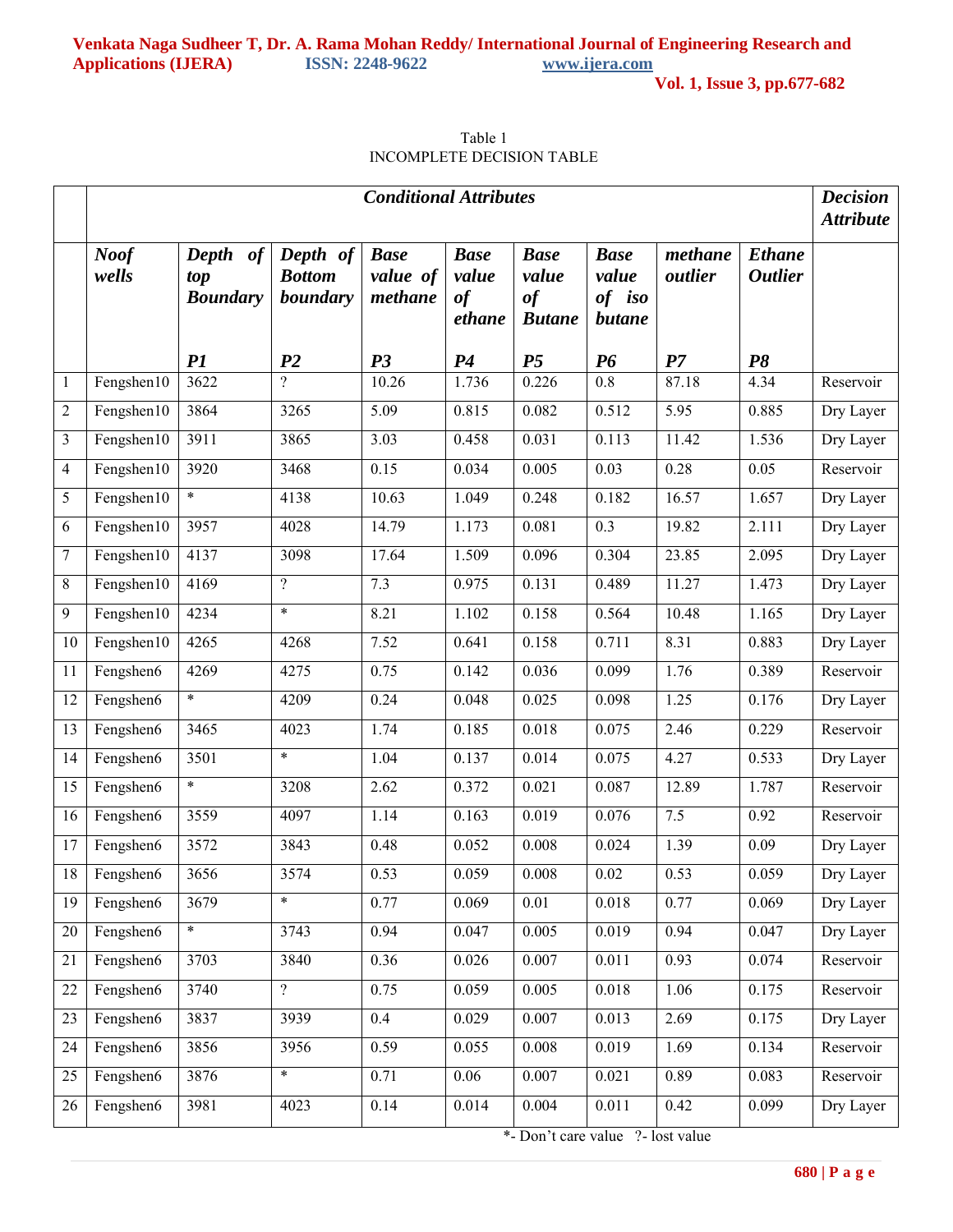# **Venkata Naga Sudheer T, Dr. A. Rama Mohan Reddy/ International Journal of Engineering Research and Applications (IJERA) ISSN: 2248-9622 www.ijera.com**

**Vol. 1, Issue 3, pp.677-682**

For the attribute  $p_8$ ="Ethane outlier", the upper approximation and lower approximation on the set of samples *X*1*X*2 are:

 $\Box p_8 X1 = \{1\}, \qquad \Box p_8 X2 = \emptyset \Box, \qquad \Box p_8 X1 = \{1, 2, 3, \ldots, 26\},$  $\Box p8X2 = \{2,3,\ldots,25,26\}.$ 

The argument, the *CSD*(*pi*,*C*,*D*) of other attributes are:

 $CSD(p_1, C, D)=0$ ,  $CSD(p_2, C, D)=0$ ,  $CSD(p_3, C, D)=0$ ,  $CSD(p_4, C, D)=0$ ,  $CSD(p_5, C, D)=0$ ,  $CSD(p_6, C, D)=0$ ,  $CSD(p_7, C, D)=0$ ,  $CSD(p_8, C, D)=0$ .

The maximum of them is *p*8 , so the attribute of the first node is "Ethane outlier". Then determine the set of it's branches, where the samples which are ">3.2255" are in the same class, so it reaches the leaf node. By parity of reasoning, the child node of "<=3.2255" is "Base value of methane". At last get the decision tree, as Fig. 1 expresses:



Fig 1: Decision Tree based on Degree of rough sets algorithm.

From the resulted decision tree, we can have the classification accuracy of the decision tree process is increased. The dependence of the decision tree based of degree of rough sets get he advantage.

# IV. CONCLUSION

This paper designs a new algorithm for decision tree based on degree of rough sets. On he splitting attribute, this algorithm considers both the classification accuracy of the attribute and the dependence condition attribute on decision attribute. Through a large number of example analysis, it proves that on the condition of considering to the dependence, the algorithm for decision tree based on degree of rough sets is better than ID3 algorithm.

#### V. REFERENCES

[1] WU Cheng-dong, XU Ke, HAN Zhong-hua, PEI Tao. Approach to Data Mining Based on Rough Sets and Decision Tree [J]. Journal of Northeastern University, 2006, 27(5): P481-484.

[2] QUINLAN J R. Induction of Decision Tree [J]. Machine Learning,1986, P81 106.

[3] ZDZISLAW P. Rough set theory [J]. Kunstliche Intelligenz, 2001, 5(3): P38-39.

[4] HU Keyun, LU Yunchang, SHI Chunyi. Feature ranking in rough sets [J]. AI Communications, 2003 16: P41-50.

[5] Qiao Mei, Han WenXiu. Decision Tree Algorithm Based on Rough Set [J]. Journal of Tianjin University, 2005, 38(9): P842-846.

[6] GAO Jing, XU Zhang-yan, SONG Wei, YANG Bing-ru. New Decision Tree Algorithm Based on Rough Set Model [J]. Computer Engineering, 2008, 34(3): P9-11.

[7] WEI Jinmao. Rough Set based Approach to Selection of Node [J]. International Journal of Computational Cognition, 2003, 1(2):

P25-40.

[8] WEI Jinmao, HUANG Dao, WANG Shuqin. Rough Set based Decision Tree [C]. Proceedings of the 4th World Congress on Intelligent Control and Automation (VCICA), Shanghai, China: IEEE, Jan, 2002: P426-431.

[9] BLEYBERG M Z, ELUMALAI A. Using Rough Sets to Construct Sense Type Decision Trees for Text Categorization [C]. IFSA World Congress and 20th VAFIPS International Conference, Vancouver, BC, Canada: July, 2001: Vol1, P19-24.

[10] SANG W H, JAE Y K. Rough Set-based Decision Tree using the Core Attributes Concept [C]. Second International Conference on Innovative Computing, Information and Control (ICICIC 2007), Japan: IEEE, 2007: P298-301.

[11] WANG Cuiru, OU Fangfang. An Algorithm for Decision Tree Construction Based on Rough Set Theory [C]. 2008 International Conference on Computer Science and Information Technology (ICCSIT 2008), Singapore: IACSIT, 2008: P295-298.

[12] SONAJHARIA M, RAJNI J. Rough Set Based Decision Tree Model for Classification [C]. 5th International conference on data warehousing and knowledge discovery (DaWaK 2003), Prague, Czech Republic: DEXA Society, 2003: Vol2737, P172-181.